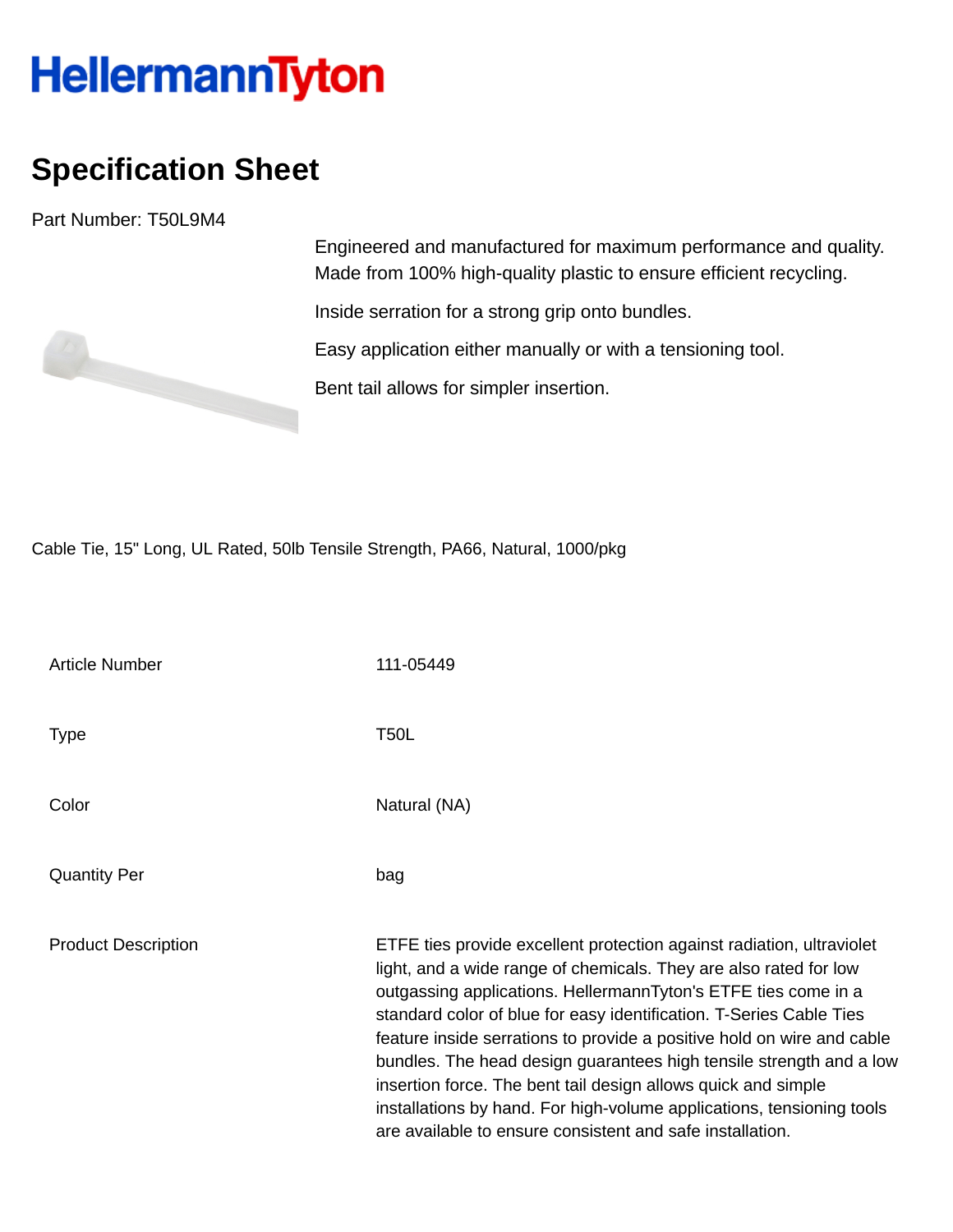| <b>Short Description</b>              | Cable Tie, 15" Long, UL Rated, 50lb Tensile Strength, PA66, Natural,<br>1000/pkg |
|---------------------------------------|----------------------------------------------------------------------------------|
| <b>Global Part Name</b>               | <b>T50L-PA66-NA</b>                                                              |
| Minimum Tensile Strength (Imperial)   | 50.0                                                                             |
| Minimum Tensile Strength (Metric)     | 225.0                                                                            |
| Length L (Imperial)                   | 15.0                                                                             |
| Length L (Metric)                     | 390.0                                                                            |
| <b>Identification Plate Position</b>  | none                                                                             |
| Releasable Closure                    | No                                                                               |
| <b>Tie Closure</b>                    | plastic pawl                                                                     |
| Variant                               | <b>Inside Serrated</b>                                                           |
| Width W (Imperial)                    | 0.19                                                                             |
| Width W (Metric)                      | 4.8                                                                              |
| <b>Bundle Diameter Min (Imperial)</b> | 0.06                                                                             |
| <b>Bundle Diameter Min (Metric)</b>   | 1.5                                                                              |
| <b>Bundle Diameter Max (Imperial)</b> | 4.33                                                                             |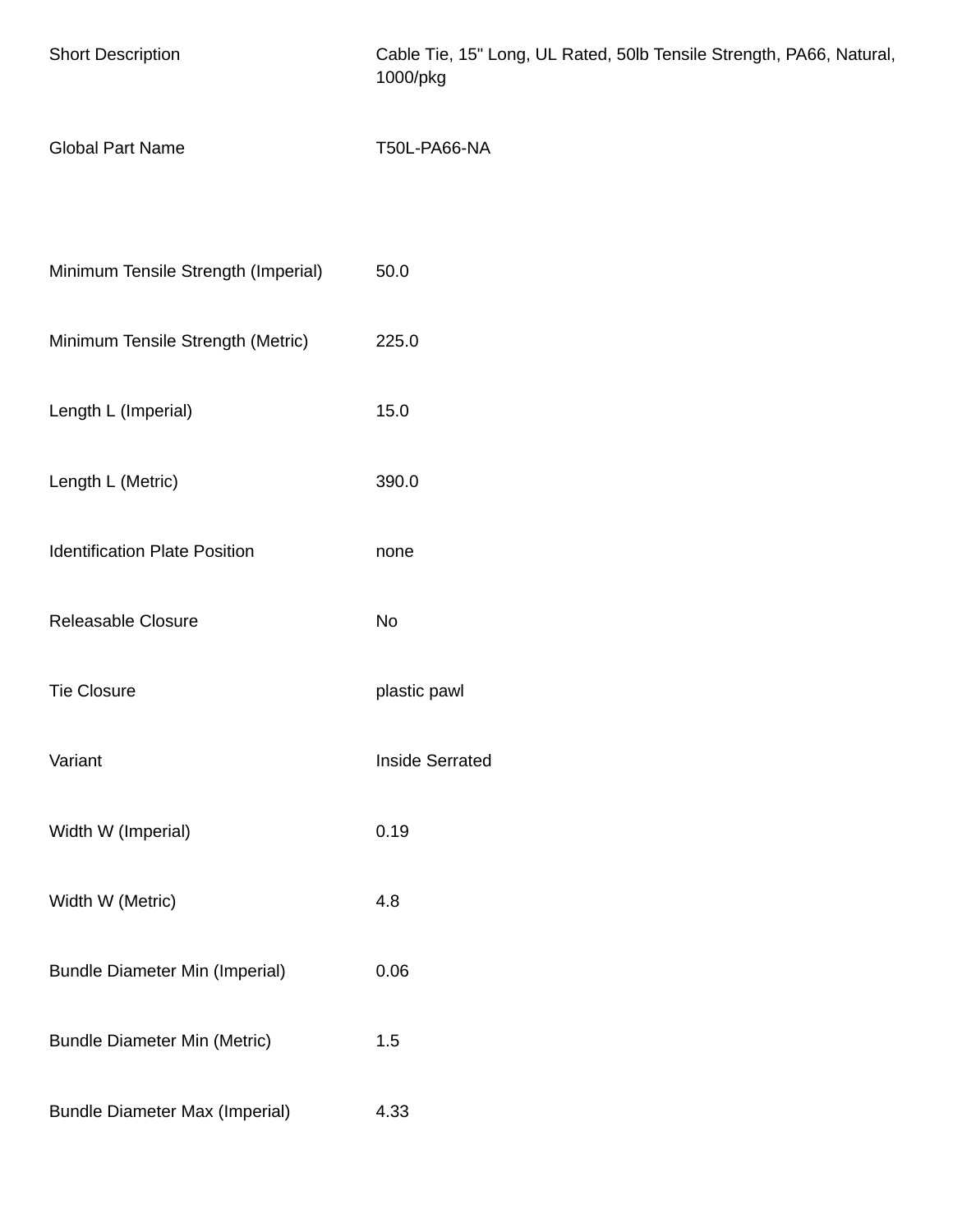| <b>Bundle Diameter Max (Metric)</b> | 110.0                            |
|-------------------------------------|----------------------------------|
| Thickness T (Metric)                | 1.4                              |
|                                     |                                  |
| Material                            | Polyamide 6.6 (PA66)             |
| <b>Material Shortcut</b>            | <b>PA66</b>                      |
| Flammability                        | <b>UL 94 V-2</b>                 |
| Halogen Free                        | Yes                              |
| <b>Operating Temperature</b>        | -40°F to +185°F (-40°C to +85°C) |
| <b>ROHS Compliant</b>               | Yes                              |
| Certification/Specification         | UL 62275                         |
| UL Recognized (US)                  | Yes                              |
| UL Listed (US and Canada)           | Yes                              |
| UL Recognized (US and Canada)       | Yes                              |
| UL Listed (US)                      | Yes                              |